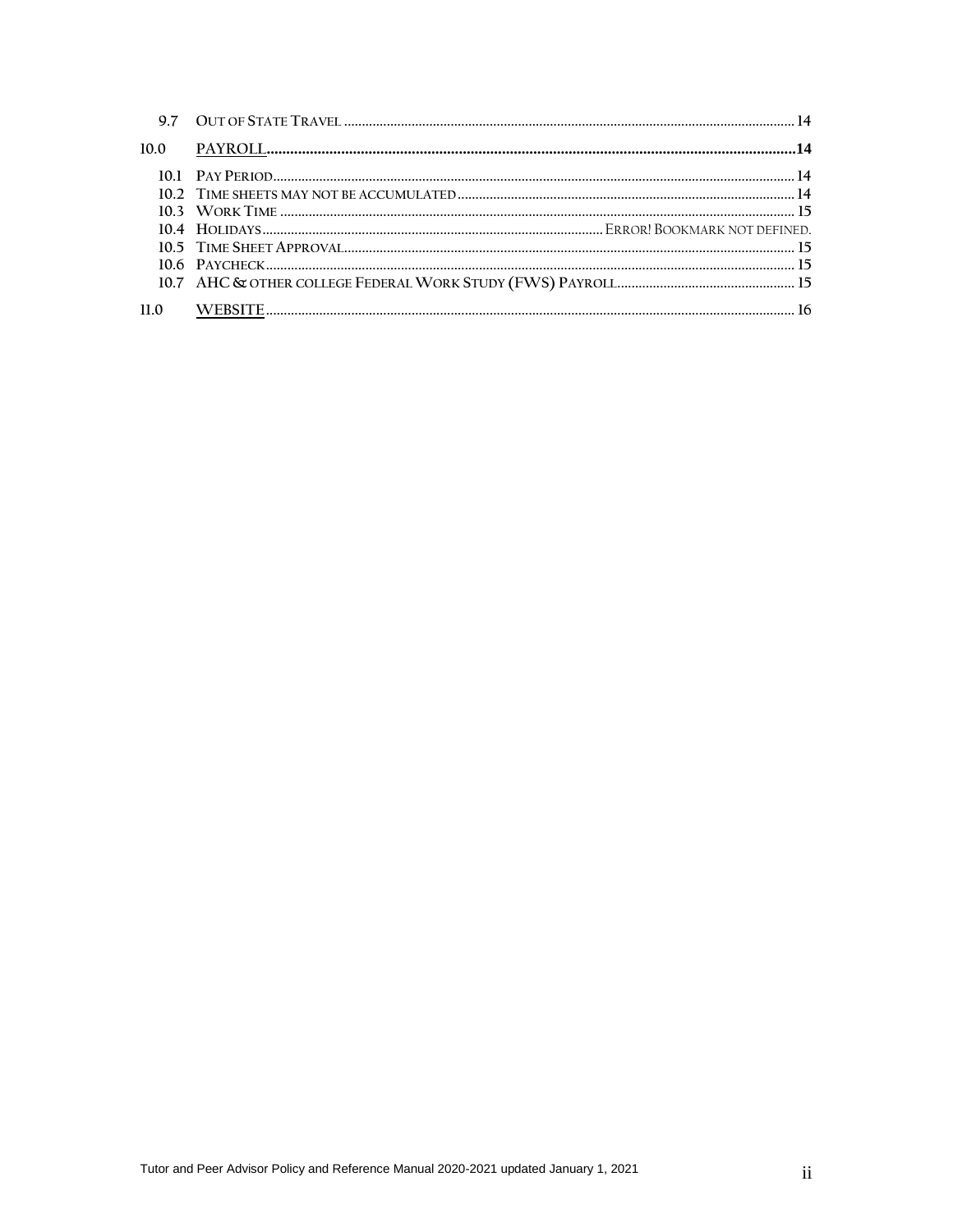# **Introduction**

# **Purpose of the Tutor and Peer Advisor Policy and Reference Manual**

The purpose of the Tutor and Peer Advisor Policy and Reference Manual is to provide tutors and peer advisors employed by the Central Coast California Student Opportunity and Access Program (Cal-SOAP) with direction and guidance. Although this manual is meant as a reference guide, it is not all-inclusive.

The consortium is required to operate in accordance with the following:

- California Education Code Sections 69560-69566
- Provisions of the annual contract between the California Student Aid Commission (CSAC) and the consortium
- Cal-SOAP Policies and Requirements Manual, issued by the CSAC in October 2004
- Policy statements, operational bulletins or alerts issued by the Commission
- Administrative decisions made by the Commission
- The Central Coast Cal-SOAP Policies and Procedures Manual created in September 2004

In the event of a conflict between this manual and the above references, the policy set forth in the above shall take precedence.

#### **Effective Date of Manual**

Policy and procedures, as outlined in this manual, are effective July 1, 2016. Addendums and modifications will be implemented on an as-needed basis and will take effect immediately, unless otherwise noted.

# **About the Central Coast Cal-SOAP Consortium**

# **Background**

The Cal-SOAP Projects were established by the California State Legislature in 1978 for the purpose of increasing postsecondary educational opportunities to certain targeted students by providing them with academic, advising, and related services. Cal-SOAP provides postsecondary information to pre-college students, academic enrichment, and outreach services with the goal of increasing accessibility of post-secondary educational opportunities for low-income and underrepresented elementary, middle and high school students.

The Central Coast Cal-SOAP consortium is one of 15 Cal-SOAP projects funded by a state grant administered by the California Student Aid Commission (CSAC). The first planning year for the consortium was in 2000, and the first year of implementation was fiscal year 2001-2002.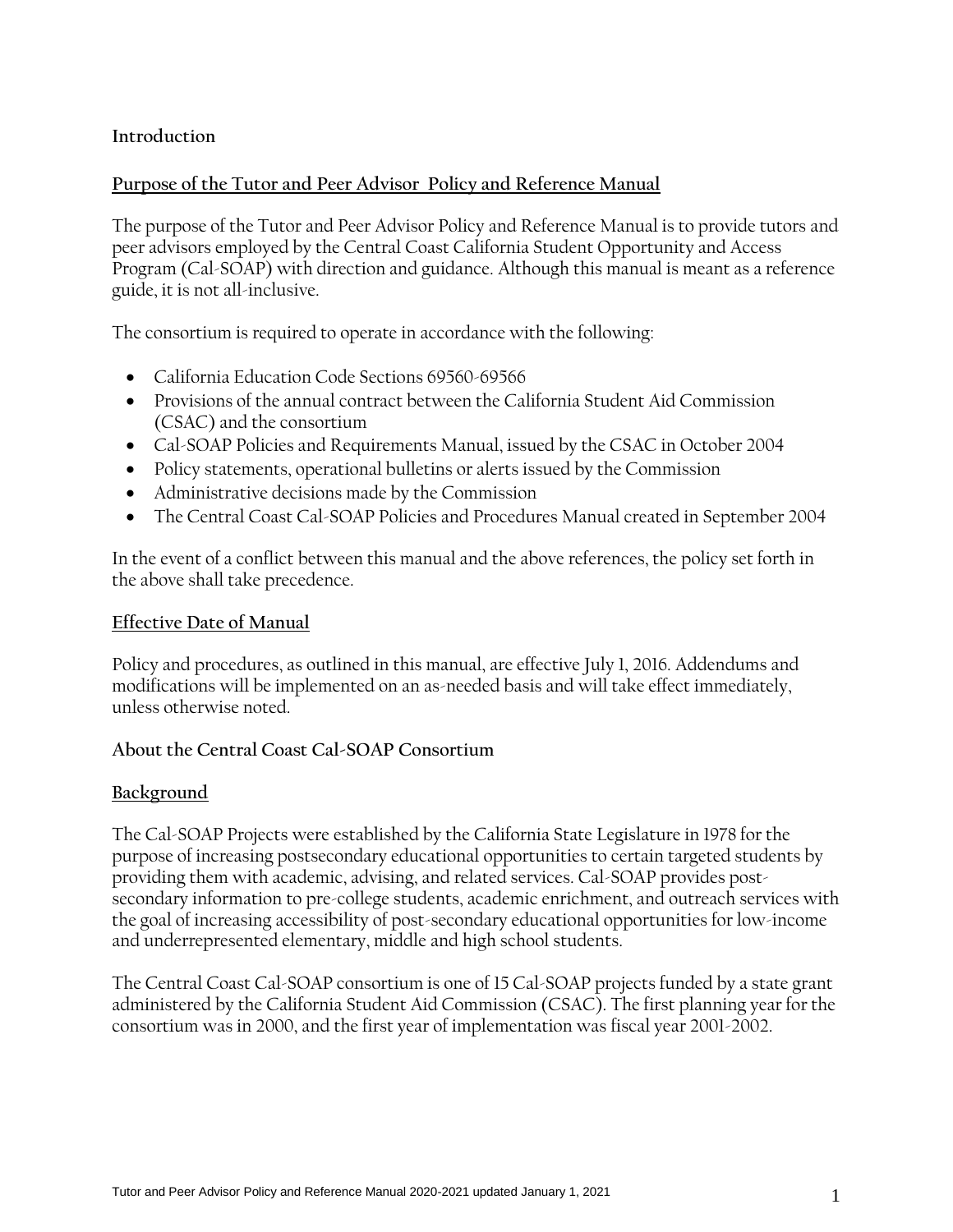History of the California Student Aid Commission [\(www.csac.ca.gov\)](http://www.csac.ca.gov/)

Since its creation the Legislature in 1955, the Commission has continued to evolve in response to the changing needs of California students and postsecondary institutions. Once a small state scholarship agency with a handful of employees, the Commission has become a highly complex financial aid organization. As the principal state agency responsible for administering financial aid programs for students attending public and private universities, colleges and vocational schools in California, the Commission has never wavered from its central mission—making education beyond high school financially accessible to all Californians. The Commission provides financial aid policy analysis and leadership, in partnership with California's colleges, universities financial institutions, and financial aid associations. The Commission consists of 15 appointed members. Eleven of the commissioners are appointed by the Governor and represent segments of the State's higher education community, students and the general public. The Speaker of the Assembly and the Chair of the Senate Rules Committee each appoint two members as representatives of the general public.

#### **Vision**

Toward a California that invests in education opportunity, fosters an active, effective citizenry, and provides a higher quality of social and economic life for its citizens.

#### **Mission**

Making education beyond high school financially accessible to all Californians.

# **Fiscal Year Funding**

The consortium is funded on a fiscal-year basis, from July 1, through June 30, pending approval of the state budget by the state legislature and renewal of the consortium's contract by the Commission.

#### **Goals**

As stated in the CSAC policies and procedures manual, Cal-SOAP will accomplish the following:

- Increase the availability of information to students about the existence of postsecondary education and the available sources of financial aid;
- Improve student access to higher education by raising their achievement levels;
- Reduce the duplication of services by coordinating outreach efforts.

#### **Partners and Service Areas**

The Central Coast Cal-SOAP is an intersegmental consortium of educational institutions and community agencies comprised of six secondary school districts, 4 four-year universities, two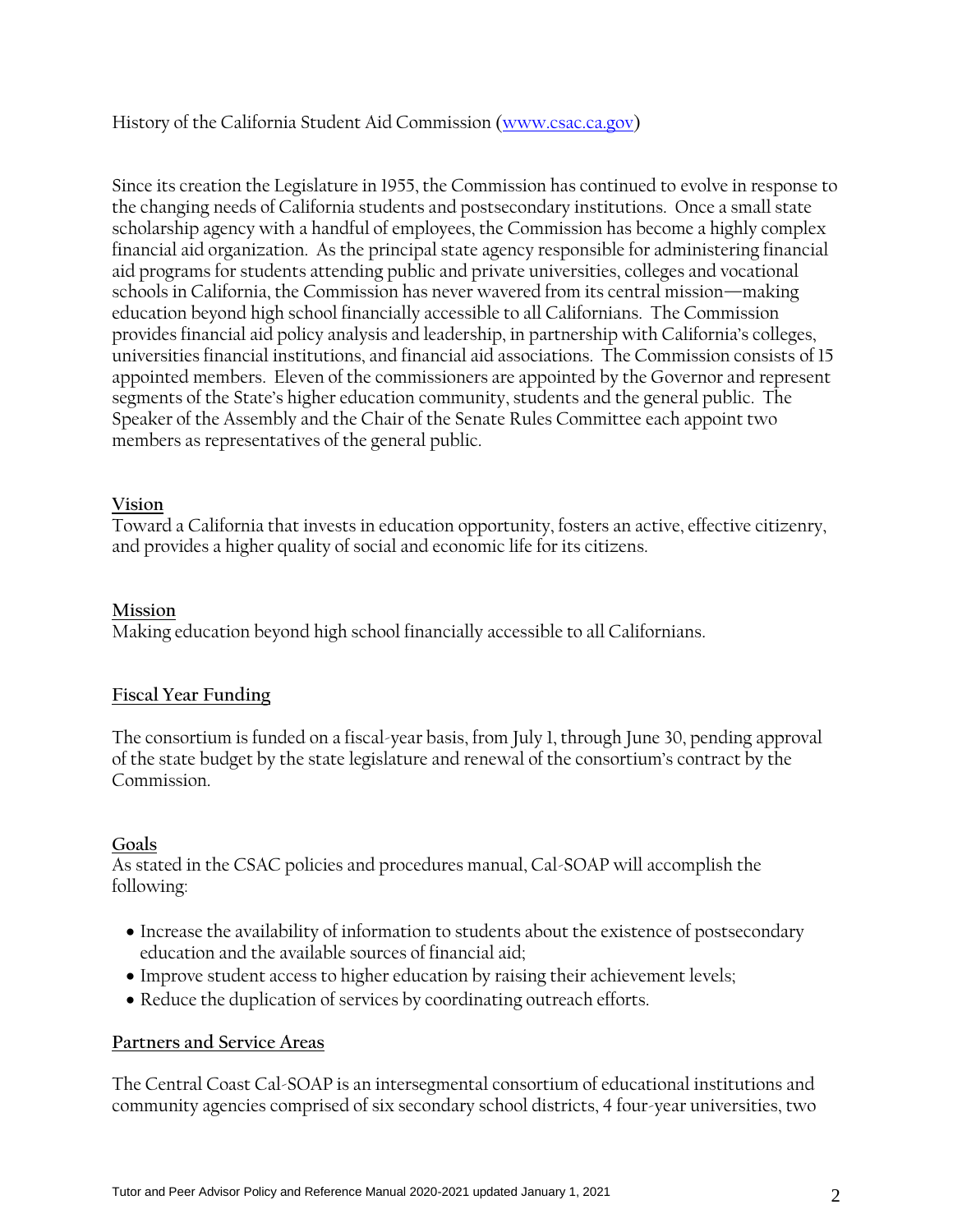community colleges, and two community agencies. The following school districts, colleges/universities and youth centers share partnership in the consortium:

| Allan Hancock College                            | Santa Maria     |
|--------------------------------------------------|-----------------|
| Boys and Girls Club of Santa Maria Valley        | Santa Maria     |
| California Polytechnic State University          | San Luis Obispo |
| City of Santa Maria, Abel Maldonado Youth Center | Santa Maria     |
| Cuesta College                                   | San Luis Obispo |
| Guadalupe Union School District                  | Guadalupe       |
| Lompoc Unified School District                   | Lompoc          |
| Lucia Mar Unified School District                | Arroyo Grande   |
| Paso Robles Joint Unified School District        | Paso Robles     |
| Scholarship Foundation of Santa Barbara          | Santa Barbara   |
| Santa Maria-Bonita School District               | Santa Maria     |
| Santa Maria Joint Union High School District     | Santa Maria     |
| Santa Ynez Valley Union School District          | Santa Ynez      |
| University of California                         | Santa Barbara   |

# **Fiscal Agent**

Allan Hancock College (AHC), accredited by the Western Association of Schools and Colleges (WASC), is the currently designated fiscal agent for the Central Coast Cal-SOAP Consortium.

#### **Governance**

The Central Coast Consortium of the California Student Opportunity and Access Program (Cal-SOAP) is provided general direction by an executive committee and governed by a governing board. In addition, the accounting, administrative, and personnel policies and procedures of the fiscal agent will be followed.

In the event of a conflict between the fiscal or managerial controls of the fiscal agent and the law, policies, or procedures of the consortium or the Commission, CSAC policy shall take precedence.

#### **Tutor/Peer Advisor Employment**

Central Coast Cal-SOAP tutors and/or peer advisors are employees of the Central Coast Cal-SOAP project, hired through Allan Hancock College. Tutors and/or peer advisors are employed to provide tutoring and peer advisement services to students at specific sites within the consortium service area; however, on occasion, tutor and/or peer advisors may be requested to assist with special financial aid and outreach activities hosted or coordinated by Cal-SOAP, or attend workshops, training, or conferences outside the consortium's service area.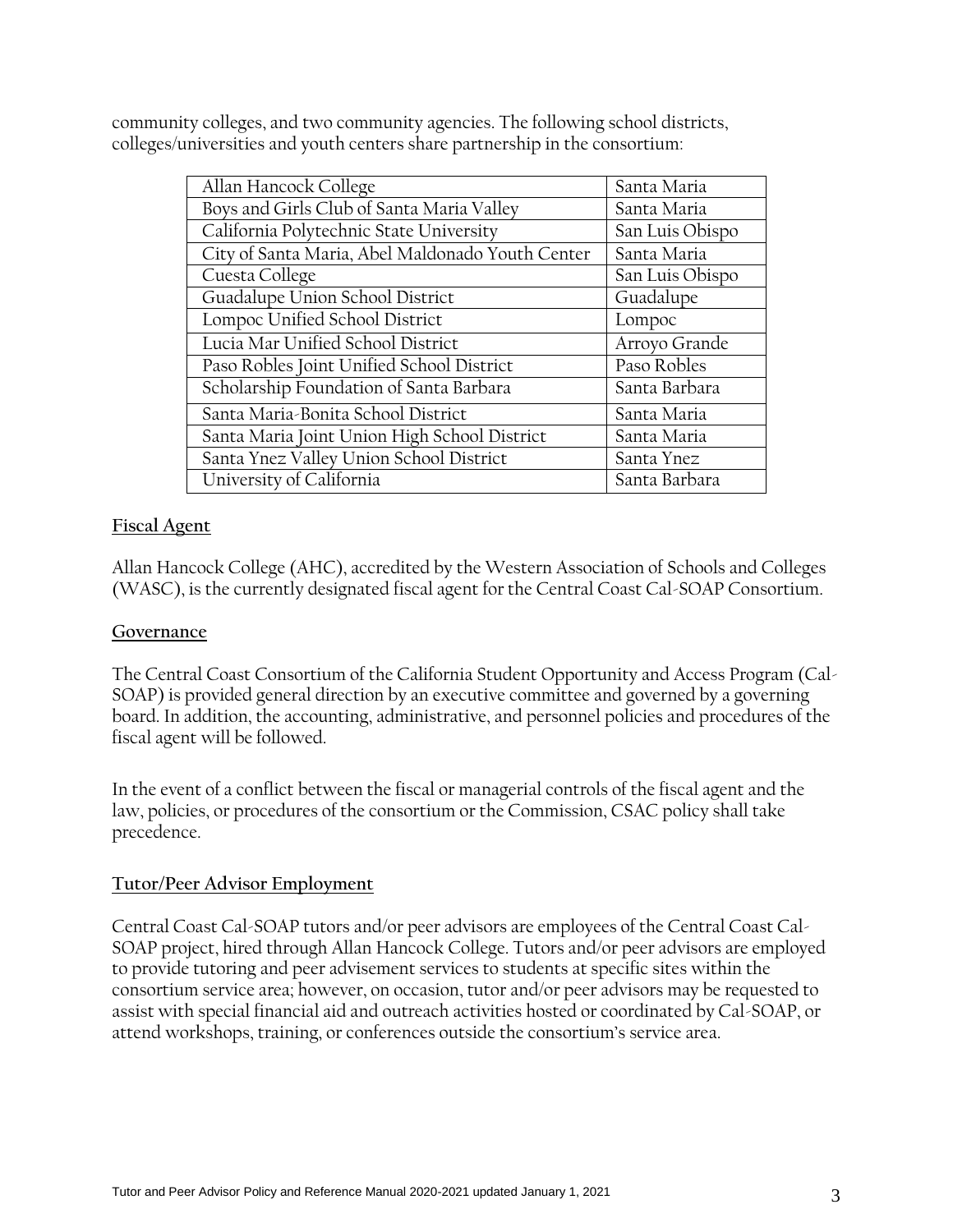# **Eligibility**

In order to be eligible for employment as a tutor/peer advisor, a student must meet all of the following criteria:

- Enrolled in at least six (6) units at a college or other postsecondary school as an undergraduate student
- Receives or is eligible to receive any type of need-based financial aid
- Maintains a minimum cumulative GPA of 2.00 in all college or other postsecondary school work
- Is at least 17 years old at time of employment (If 17: requires copy of high school diploma or equivalent)
- Provide proof of eligibility to work in the United States
- Have own transportation and provide evidence of vehicle insurance
- Complete new hire orientation through the AHC Human Resources and/or Career/Job Placement Center Departments
- Complete Tuberculin (TB) screening test (no cost to student)
- Be fingerprinted (no cost to student)

A student enrolled in a secondary school (K-12) is not eligible for employment as a tutor and/or peer advisor, even if the student is simultaneously enrolled in a postsecondary college or school.

In the event any of the above criteria is no longer being met, the tutor and peer advisor must notify the Cal-SOAP office immediately. Also, if there is a change in learning institutions (i.e., transfer, move, or dual enrollment) the Cal-SOAP office must immediately be notified by the tutor or peer advisor.

# **Hiring Process**

The Cal-SOAP Project Director approves all hiring which begins the employment process. No tutor or peer advisor shall begin work until they have been notified by the Cal-SOAP office that all of the following requirements have been satisfied.

To initiate new hire paperwork (a Position Approval Request & Notice of Employment or a student contract with AHC – Career/Job Placement Center (CJPC)) the prospective tutor must bring the following to the Cal-SOAP office on the AHC Santa Maria campus:

- Financial aid award letter or evidence that BOGW was awarded.
- Completed Cal-SOAP application and 'Hours of Availability' information sheet
- Transcript of coursework with proof of enrollment of six units or more
- Student aid report (SAR)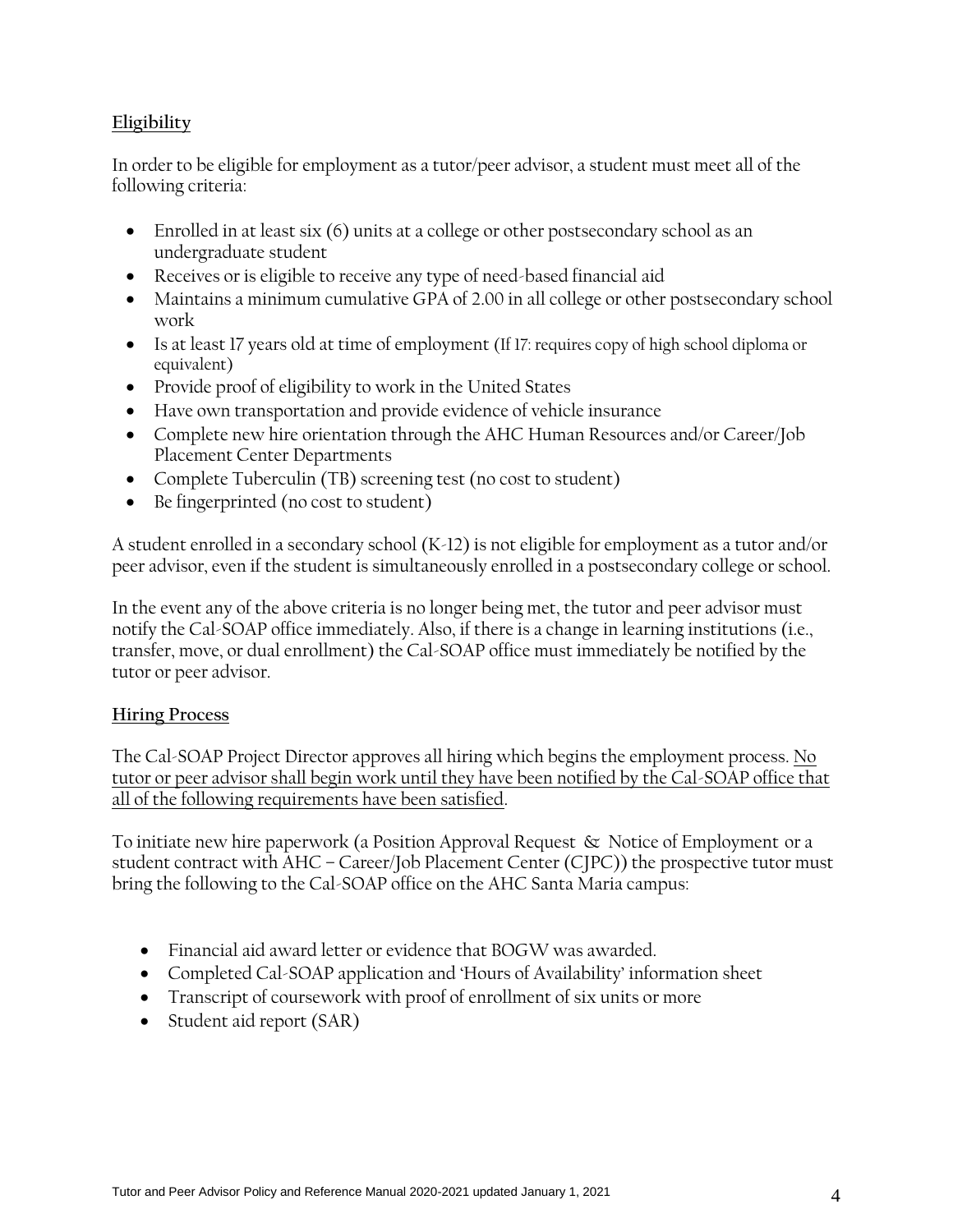All new hires must attend an orientation and be cleared from AHC Human Resources for TB and Live Scan. Allan Hancock College is an Equal Opportunity Employer. No individual will be denied work or subject to different treatment on the grounds of race, color, national origin, sexual orientation, physical disability, or age.

# **THE CAL-SOAP OFFICEWILL ADVISE THE TUTOR/PEER ADVISOR OF THEIR FIRSTWORKDAY.**

# **Tutor/Peer Advisor Separation from Employment**

# **Condition of Employment**

Cal-SOAP tutor/peer advisors will have a fixed schedule and work hours at their job site. This will permit the tutor/peer advisor to work only the hours that are needed during the week. Tutors/peer advisors are not to deviate from their scheduled work hours. Tutors/peer advisors will only be paid for hours worked according to their scheduled work hours. Any additional work hours must be approved by the project director in advance.

# **Voluntary Separation**

A tutor/peer advisor wishing to voluntarily separate from employment with Cal-SOAP should submit a memo of intent to the Project Director at least two weeks in advance. Memo should include:

- Tutor's name
- Work site assignment
- Reason for separation
- Last work date

The original final time sheet, signed by the site supervisor, should be delivered to the Cal-SOAP office within 24 hours of or on the next business day after the last day worked.

# **Involuntary Separation**

Causes for involuntary separation will be determined on a case-by-case basis, depending upon the severity of the situation. Cases where the safety of students and staff are being compromised will result in immediate termination and if necessary, law enforcement will be involved. Breaking rules of confidentiality, falsifying records (including time sheets), and blatant bad behavior are also causes for termination.

Failure to attend Cal-SOAP training sessions, communication with Cal-SOAP staff and site coordinator, submit required documentation including time sheets, perform work duties, report to work with no valid explanation, consistent tardiness to work site and other related and inappropriate work behavior will result in either a warning by the site coordinator/project director and/or termination from the program.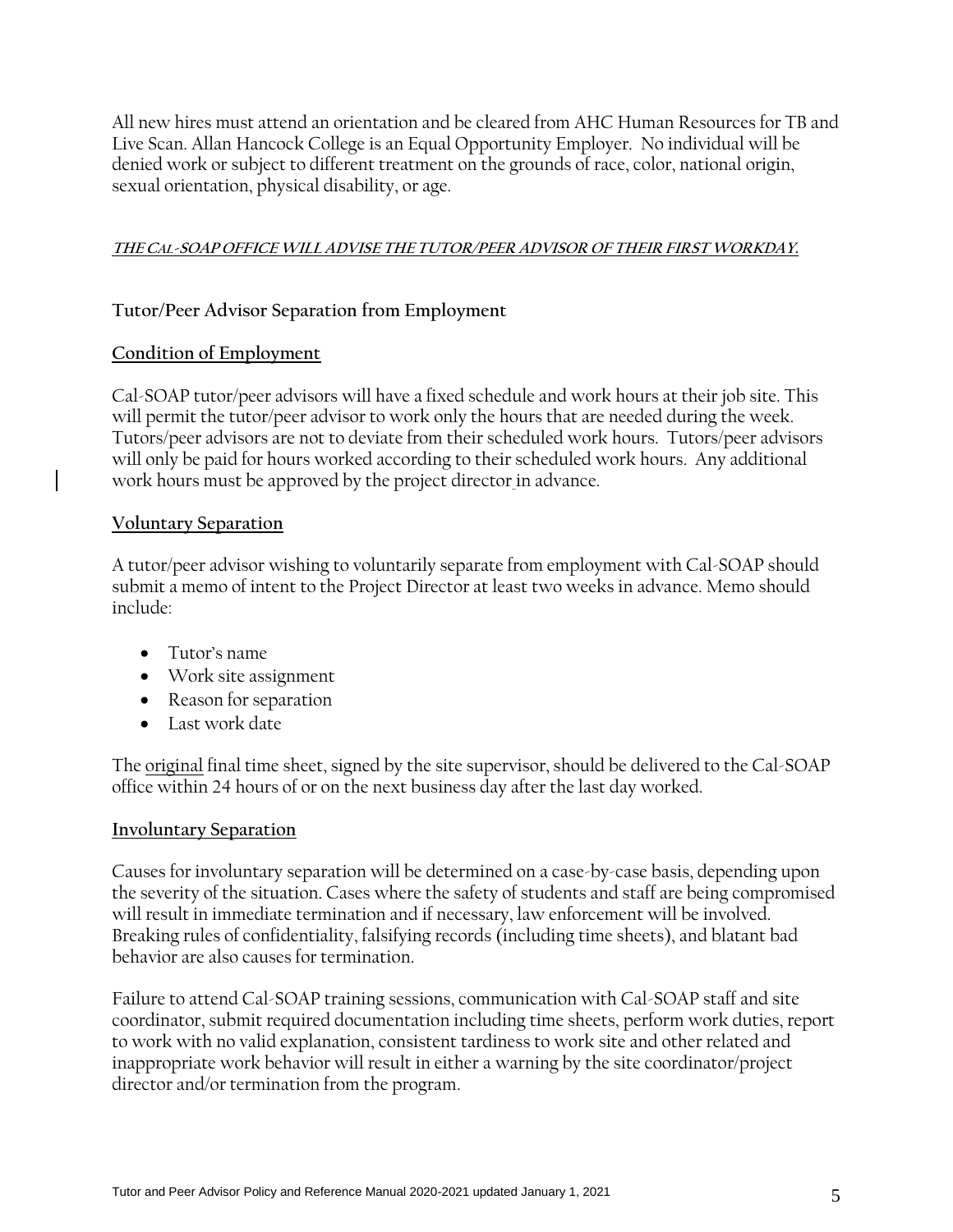Tutors/peer advisors have the right to submit in writing and also meet with the project director to discuss any discrepancies or disagreements with work behavior in question. This request must be submitted to the project director within five (5) days of notification of termination. The project director will determine if a meeting with the site coordinator, tutor/peer advisor and other school staff is necessary to resolve the situation.

#### **Supervision**

Although tutors/peer advisors ultimately report to the Central Coast Cal-SOAP Project Director and support staff, a certificated or classified employee at each tutoring site will be designated as Site Coordinator to supervise day-to-day tutoring/peer advising responsibilities.

Site Coordinators are responsible for establishing tutor schedules (up to the maximum allowable number of hours) and validating tutor hours worked, as well as assisting with the collection of documentation.

# **Work Standards and Procedures**

#### **Standards of Conduct**

Cal-SOAP tutors/peer advisors are to comply with the Tutor Policy and Reference manual at all times. Specific work site policies and procedures must also be followed.

It is the responsibility of the tutor/peer advisor to ask questions and assure the culture at a particular work site is understood. The Site Coordinator will be responsible for providing this assistance.

While every situation cannot be listed, every tutor/peer advisor is expected to demonstrate a high level of professionalism in the workplace.

# **Attendance/Punctuality**

Tutors are expected to show up on time or early according to their work schedule. You are required to attend all trainings, Cal-SOAP staff meetings and other mandatory events.

#### **Attitude**

All tutors must display a positive and motivating attitude. This positive attitude is not only a reflection of the program, but also encourages others to shadow this conduct.

#### **Communication**

Effective communication is a key role of a tutor. Always keep an open mind to communication by maintaining and encourage open dialogue with your site coordinator and the Cal-SOAP office. If certain situations arise that you are not sure how to handle, contact your site coordinator and/or Cal-SOAP Office.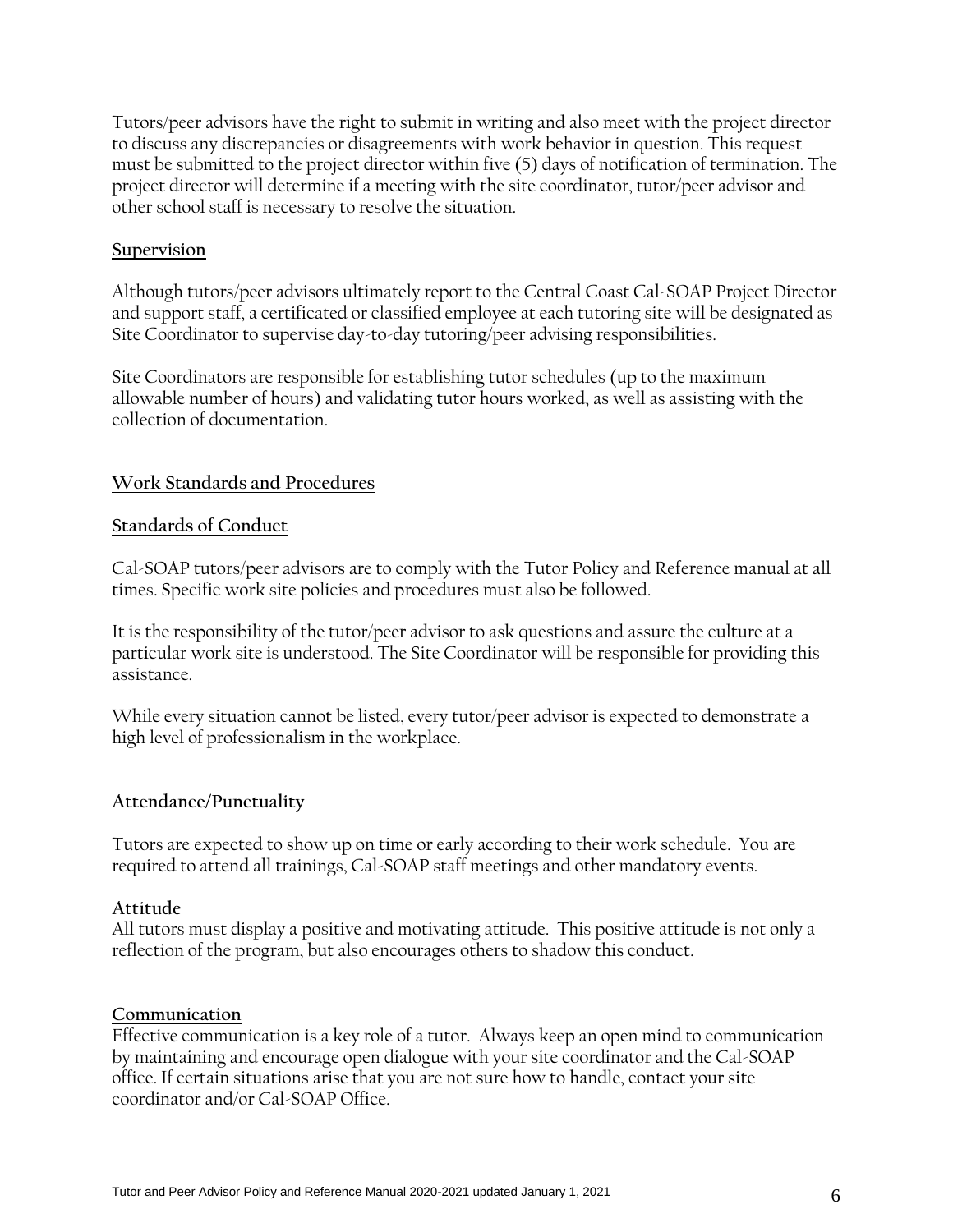#### **Leadership**

Tutors/peer advisors are placed in a role of leadership and are expected to show creativity, initiative and responsibility.

#### **Mentor Students**

Tutors/peer advisors are to be a positive role model to students. Share your experiences as a student, how to overcome obstacles, discuss with them how to become a successful student and encourage post-secondary education.

#### **Preparedness/Participation**

All tutors/peer advisors are expected to be prepared for meetings, appointments, and events. This includes timely arrival, positive attitude, organized materials and wearing Cal-SOAP Tshirt and identification badge.

#### **Role Model**

Students will look to you for leadership and support. Be attentive to their needs and follow through on your commitments. Be a role model by paying attention during lectures and events; they will follow your lead.

# **Teamwork**

You must work as a team with school staff and program staff.

#### **Rules of Behavior**

# **Alcohol/Drugs**

Possession, sale or use of alcohol or illegal drugs, and drug paraphernalia is prohibited at training or on school sites and are grounds for termination.

# **Tobacco**

Tutors/peer advisors are prohibited from smoking or chewing tobacco inside or within 50 feet from the doorway of school, or site sponsored facility, or during educational/community outreach events. Tutors/peer advisors should never smoke or use tobacco products while wearing any Cal-SOAP identification. In addition, during the performance of your work duties, tutors/peer advisors should refrain from smoking or chewing tobacco and should never smoke/use tobacco products in the presence of students. If not followed, this will be grounds for termination.

#### **Insubordination**

Refusal to serve or to comply with an order (insubordination) is a serious offense and is grounds for termination. This includes not performing tasks assigned by Cal-SOAP staff and school staff, lying not attending meetings or required training, and using profane or abusive language toward a staff person, student, parent, or other tutor.

#### **Violence**

Fighting, violence, threats of violence, disorderly conduct, or destruction of work property are ground for termination.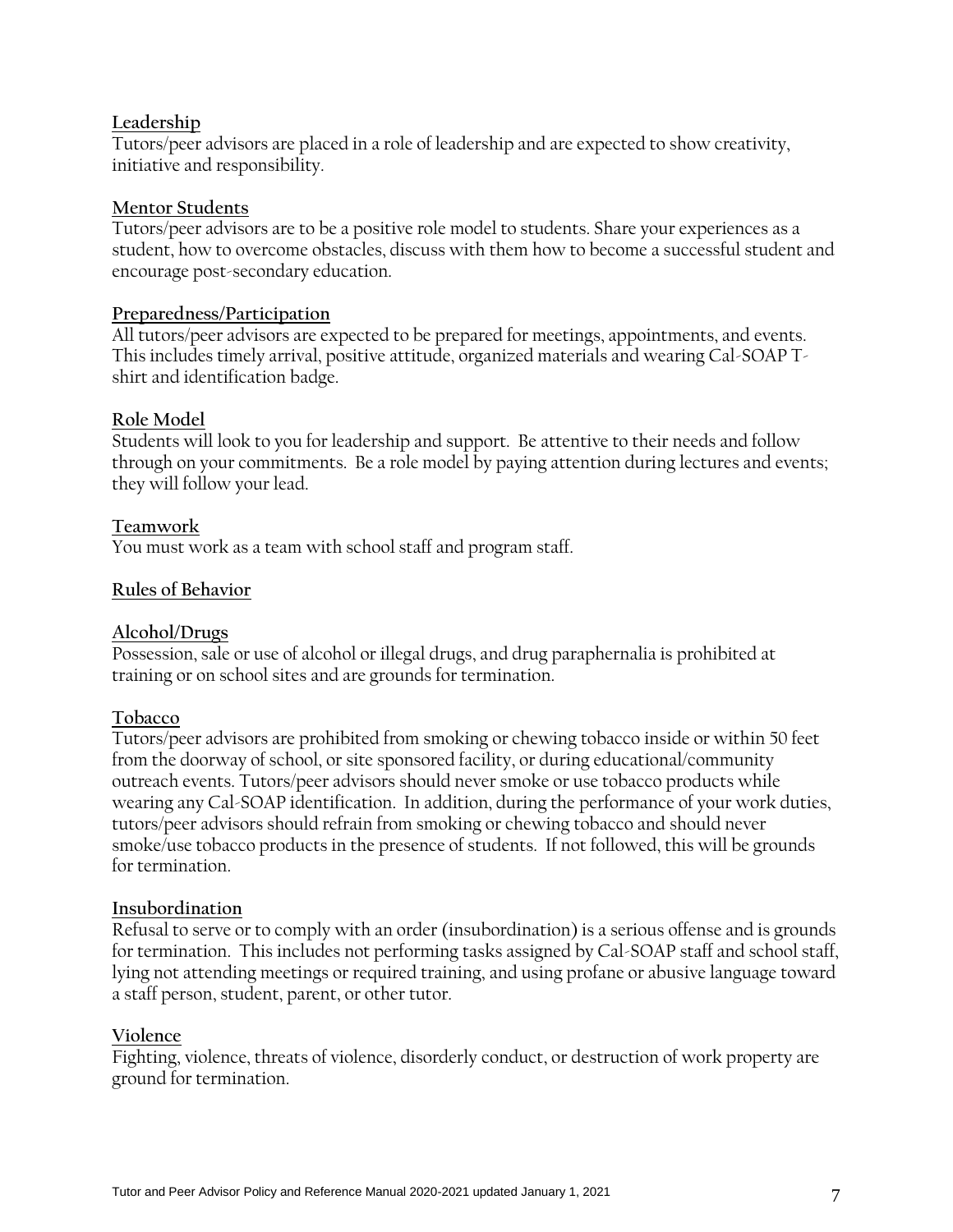#### **Unlawful Acts**

Theft, extortion, gambling, or other lawful acts are not tolerated and are grounds for termination.

#### **Weapons**

Cal-SOAP tutors/peer advisors are not allowed to carry, keep, or use weapons at their school site, at work meetings, or trainings. Use or possession of weapons while performing Cal-SOAP activities is grounds for termination.

#### **Conduct**

Cal-SOAP tutors/peer advisors have a responsibility to work cooperatively and collaboratively for the betterment of Cal-SOAP as a whole, both on and off duty. This includes but is not limited to: conduct showing lack of good judgement or cooperation, disrespect for racial, sexual, or individual differences, harassment of others, breach of confidentiality, prohibited activities during work hours, unsafe behavior, or an unwillingness to assume tutor/peer advisor responsibilities may be grounds for termination.

#### **Ethical Behavior**

The use of work time, facilities, or equipment, to conduct personal business is strictly prohibited and may be grounds for termination. In addition, tutors/peer advisors are not permitted to fraternize with students from work sites. Participating in any of the following activities is considered unprofessional or unethical and will result in immediate termination: dating any junior high or high school student (even if they are 18 years or older, purchasing or providing alcohol, violent behavior, intimidation, jeopardizing safety, or any activity deemed by the Central Coast Cal-SOAP as unprofessional or unethical.

Never give a student a ride in your vehicle, if there is an emergency situation, call a school staff person or our office for assistance. Please attempt to minimize physical contact with any student. We encourage handshakes and high fives; however, hugging or kissing students is not permitted.

Never give your personal phone number or email address to a student. Do not email students or add them to your social network sites. The students you are working with are minors and it's in your best interest to not socialize with them during non-work hours; remember you are their tutor not their friend. Never be alone in a room with students (a school employee/staff member must be present at all times when you are tutoring students). Failure to comply is immediate grounds for termination and further legal action will be taken, if necessary.

# **Use of technology**

Texting or speaking on the phone while working with students is not permitted. If you need to make a phone call or send a text message please wait until the class is over or walk outside; please always give your undivided attention to the students when you are working with them. Do not listen to music while at work. Do not take any pictures of students without permission of designated school staff and a signed authorization form signed by student and their parent. If you have Facebook or other media outlets, consider setting the privacy setting to friends or custom. Think about anything on your page that you would not want an employer, student or parent to see. Do not post to social networking websites during work hours.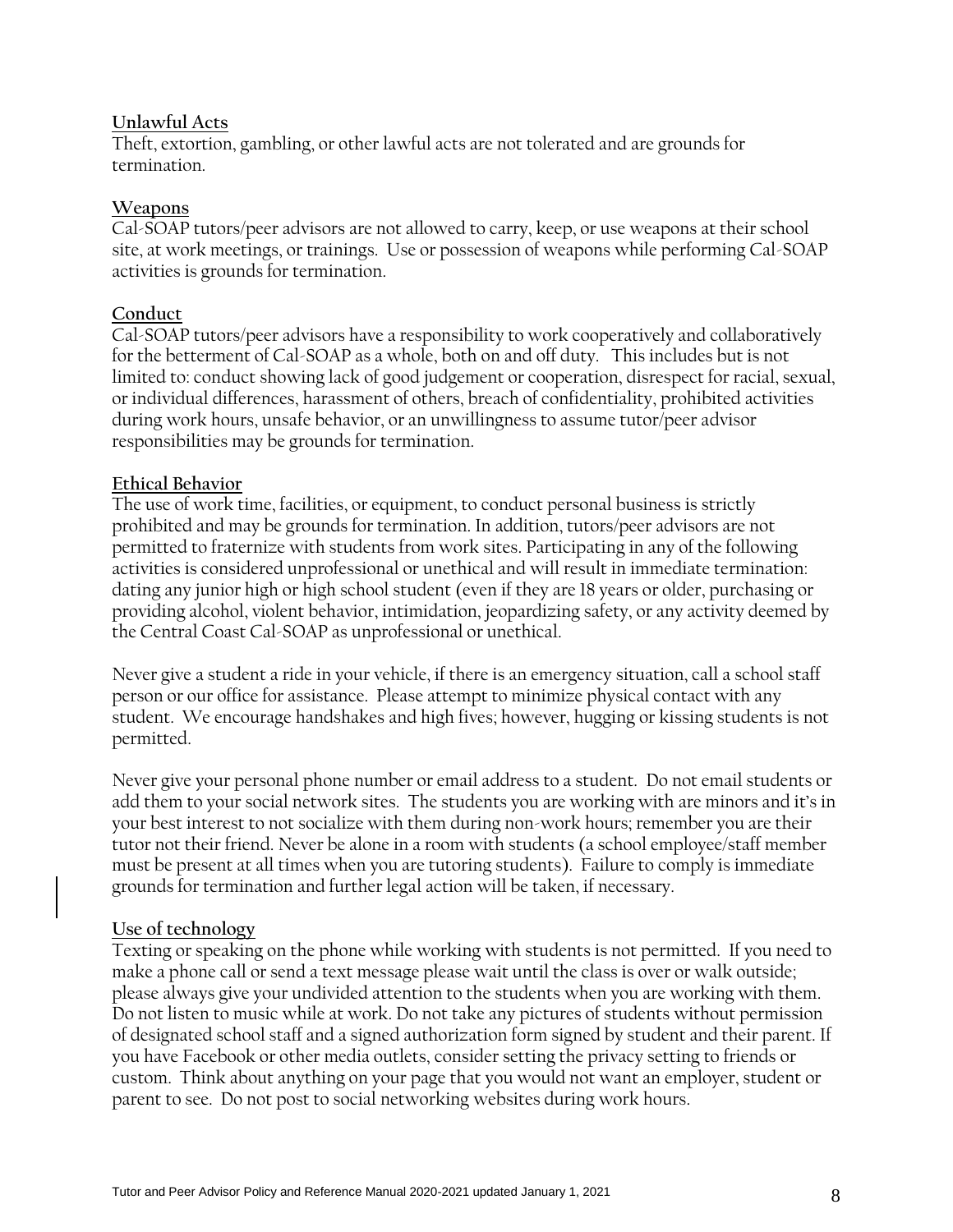#### **Disciplinary Process**

Discipline is intended to produce a specific change in character or pattern of behavior. Discipline can range from ongoing "preventive" training, such as orientation and counseling to dismissal. The disciplinary measures available to the Cal-SOAP program are:

During the Cal-SOAP orientation, tutors/peer advisors are told what is expected, why it is expected, and what happens if expectations are not met.

#### **Corrective Warning**

Corrective warning point out to the tutor/peer advisor exactly what the offense is and the implication of a repeat offense. Corrective warning may take the form of a mild reminder or formal verbal warnings. Verbal warning may be given by school staff or Cal-SOAP project staff. Notes of this verbal warning may be put in the tutor's file.

#### **Corrective Action Plan (Written Reprimand)**

A corrective action plan documents a violation, incident, or series of incidents that will result in termination if continued. The written reprimand is signed by the tutor, program staff, and school staff if it involved the placement site. The plan will address the offense, advice given to the tutor on how to correct his or her performance, and any additional disciplinary action taken. The plan will be placed in the tutor's personnel file and will result in a performance evaluation.

#### **Separation**

In the event of a serious violation of one of the policies or procedures listed in this handbook or of the placement site, it may be the first/last step. Tutors/peer advisor will be notified of termination in writing. Tutors/peer advisors can submit in writing and also request to meet with the Cal-SOAP project director within five (5) days of notification of termination. The project director will determine if a meeting with school staff is necessary to resolve the situation. This decision is binding.

# **Job Responsibilities**

Tutor/peer advisor responsibilities include attending every Cal-SOAP training, collecting the Cal-SOAP student application forms, documenting student contacts as required for the state mandated database, abiding by school site or work site policies and procedures. Restricting activities to only those permitted by the California Student Aid Commission such as tutoring academics and advising on college related activities.

# **Schedule**

All Cal-SOAP tutors/peer advisors will have a fixed schedule and work hours at their job site. This schedule will permit the tutor/peer advisor to work only the hours that are needed during the week. Any additional hours (up to the maximum) must be approved by the Project Director. The request must be submitted via email or in writing at least one week prior to the schedule change. Additional hours may or may not be approved, based upon available funding.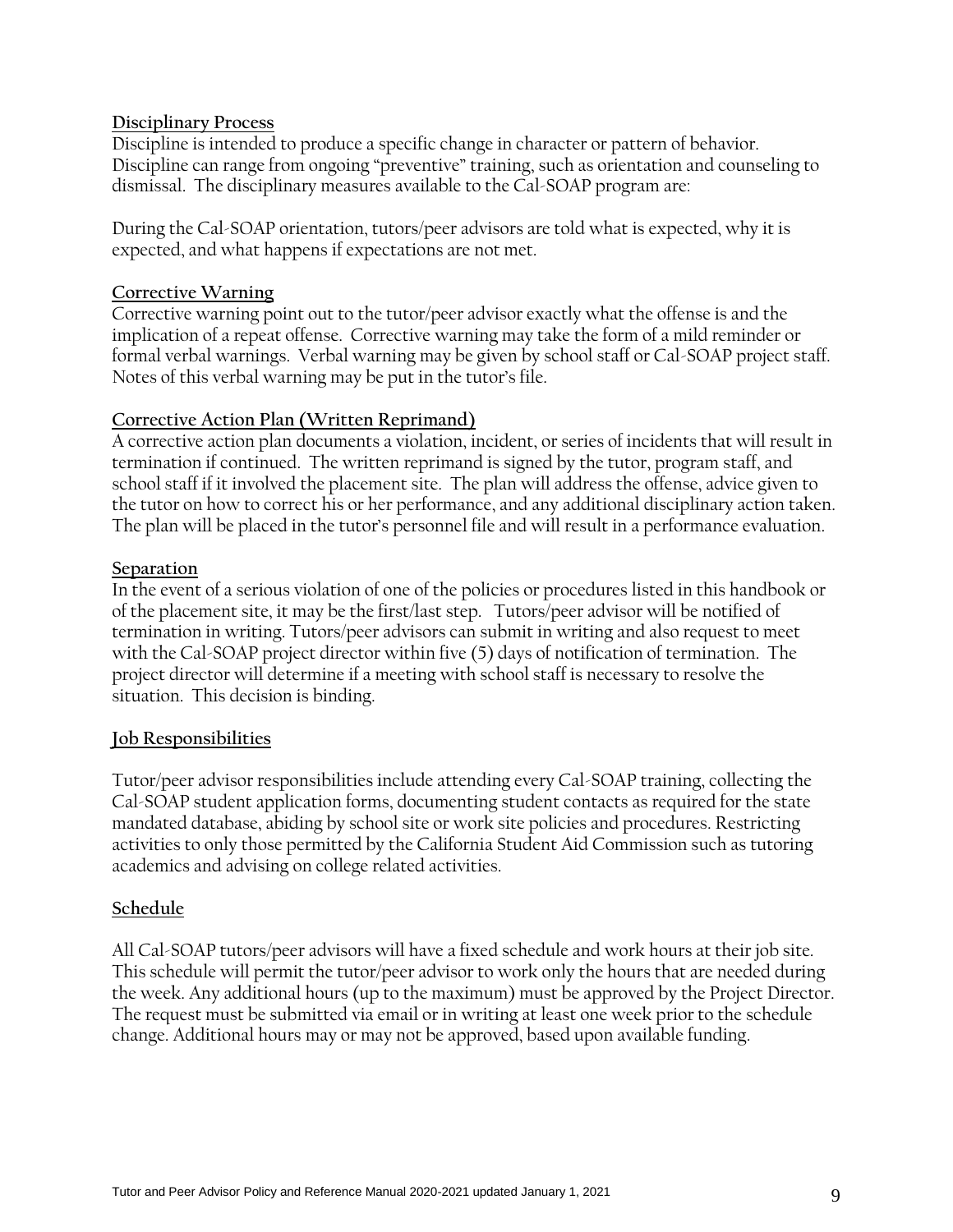# **Absences**

If a Cal-SOAP tutor/peer advisor is unable to report to work as scheduled, they must FIRST call their site coordinator to report their absence. If absences add up to more than five days (5) in one month, these absences must be reported to the Cal-SOAP office. A decrease in hours, or change to a work schedule must be reported in writing to the Cal-SOAP office immediately.

#### **Confidentiality**

All Cal-SOAP documentation, applications, and data collected (e.g., records, grades, test reports, student personal information, transcripts, financial aid data, etc.) are considered confidential information. Sharing this information with anyone besides the student it belongs to is not permitted. This includes providing confidential information to an adult or parent of the student. Prior to releasing any information about a student, the tutor/peer advisor will need to check with the site coordinator. Failure to comply is grounds for immediate termination from Cal-SOAP.

#### **Change in Contact Information**

It's important that the Cal-SOAP office be able to contact you with information relevant to the performance of your job. If there are any changes to your contact information (e.g., address, phone number, email address), contact the Cal-SOAP office immediately.

#### **Safety and Accident Reporting**

All Cal-SOAP tutors/peer advisors are required to submit required documentation for any accidents occurring on the job. This includes incidents that may occur to the tutor/peer advisor or a student at the work site. First, notify your site coordinator **immediately**. Then, report the incident to the Cal-SOAP office staff. You may be asked to complete appropriate reporting forms to document the incident. In the event of an emergency (e.g., a natural disaster, fire, lockdown, etc.), follow instructions from school/site staff. Once the situation is under control, report the incident **immediately** to the Cal-SOAP office.

#### **Dress Code**

Tutors/peer advisors are to comply with AHC CJPC, school district and youth center dress codes. It is required that you wear your Cal-SOAP shirt while on the job. It is not permitted to wear any clothing that allows undergarments to be visible, nor items that advertise alcohol, drugs, and/or cigarettes. Tutors/peer advisors are also prohibited from wearing shorts, tank tops, ripped jeans, apparel that identifies them as a gang member or logos/messages that are obscene, sexually suggestive, political, demeaning or advocating use of drugs or alcohol, etc. Tutors/peer advisors are expected to maintain high standards of personal hygiene and appearance; no strong perfumes or body order. Clothes will be clean and fit properly (not excessively tight, sized small as to show midriff, hips, backside, and underwear or oversized). Pants are to be properly worn (defined as at or slightly above the waist – no bagging or sagging).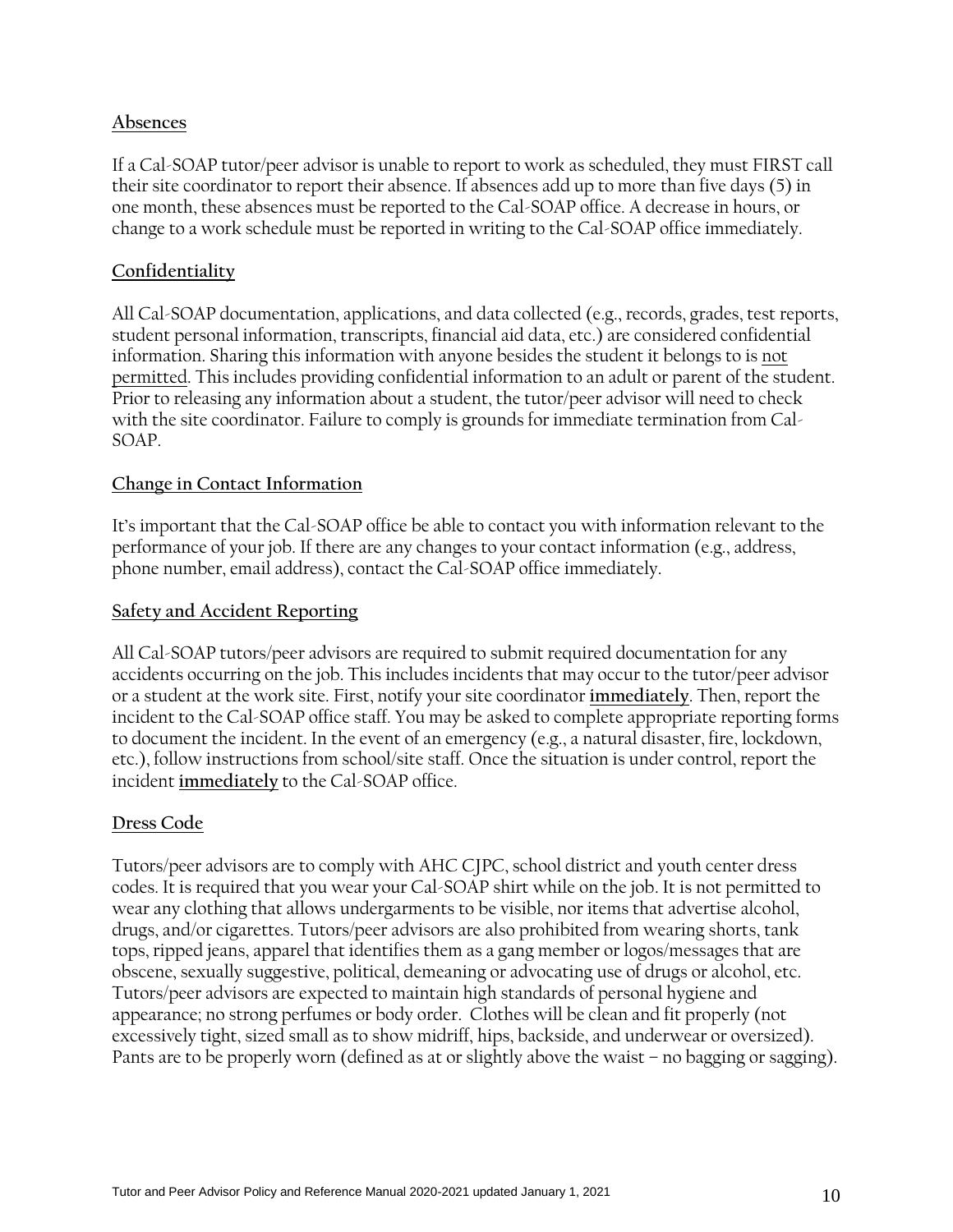Hair, including facial hair, shall be neat, clean and present a groomed appearance. Fingernails shall be clean and trimmed and no jewelry is to be worn on the face including the tongue. Please pay attention to attire, and dress appropriately and professionally. If you are not sure, please check with the Cal-SOAP Director.

# **Training**

Formal training is provided to Cal-SOAP tutors/peer advisors. Training may include information pertaining to subject such as employment, data collection, and tutoring skills. Because training addresses information relevant to how a tutor performs their job, attendance at all training sessions is mandatory—even for tutors previously employed by Cal-SOAP. If unavoidable circumstances prevent attendance, the tutor/peer advisor must contact the Cal-SOAP office as soon as possible.

Hours in attendance at training sessions will be paid by Cal-SOAP at the current tutor/peer advisor rate of pay, and should be recorded on the tutor's time sheet as normal work time. Typically, Cal-SOAP tutor workshops are held two times each fiscal year, once in early fall and again in late winter.

# **Mandatory Reporting**

You are required to attend mandatory report training. You will be notified the date and time. Because you are working with minors who are under the age of 18 you are legally required by the Child Abuse and Neglect Act (Penal Code Section 11164-11174.3) to report any suspicion you may have of any child being abused or neglected in any way. Although you may consult with your site coordinator/classroom teacher or program staff for advice, you are solely responsible for reporting any suspicion you may have. Please note that you do not need evidence, you just need suspicion.

California law defines child abuse as any of the following: (basic reasons for reporting [www.dss.cahwnet.gov\)](http://www.dss.cahwnet.gov/):

- A child is physically injured by other than accidental means
- A child is subjected to willful cruelty or unjustifiable punishment
- A child is abused or exploited sexually
- A child is neglected by a parent or caretaker who fails to provide adequate food, clothing, shelter, medical care or supervision.

Protocol for Reporting Child Abuse or Neglect

- 1. Inform your designated school staff person that you will be making a report
- 2. Get a Suspected Child Abuse Report from the school.
- 3. Review the report form before you call to make sure you have as much information as possible
- 4. Call the Santa Barbara County Child Welfare Department at immediately
- 5. Complete the report form within 36 hours.
- 6. Give a copy of the form to the appropriate school staff person (principal, counselor etc.). Make a copy for yourself.
- 7. Notify the Cal-SOAP Director that a report has been filed.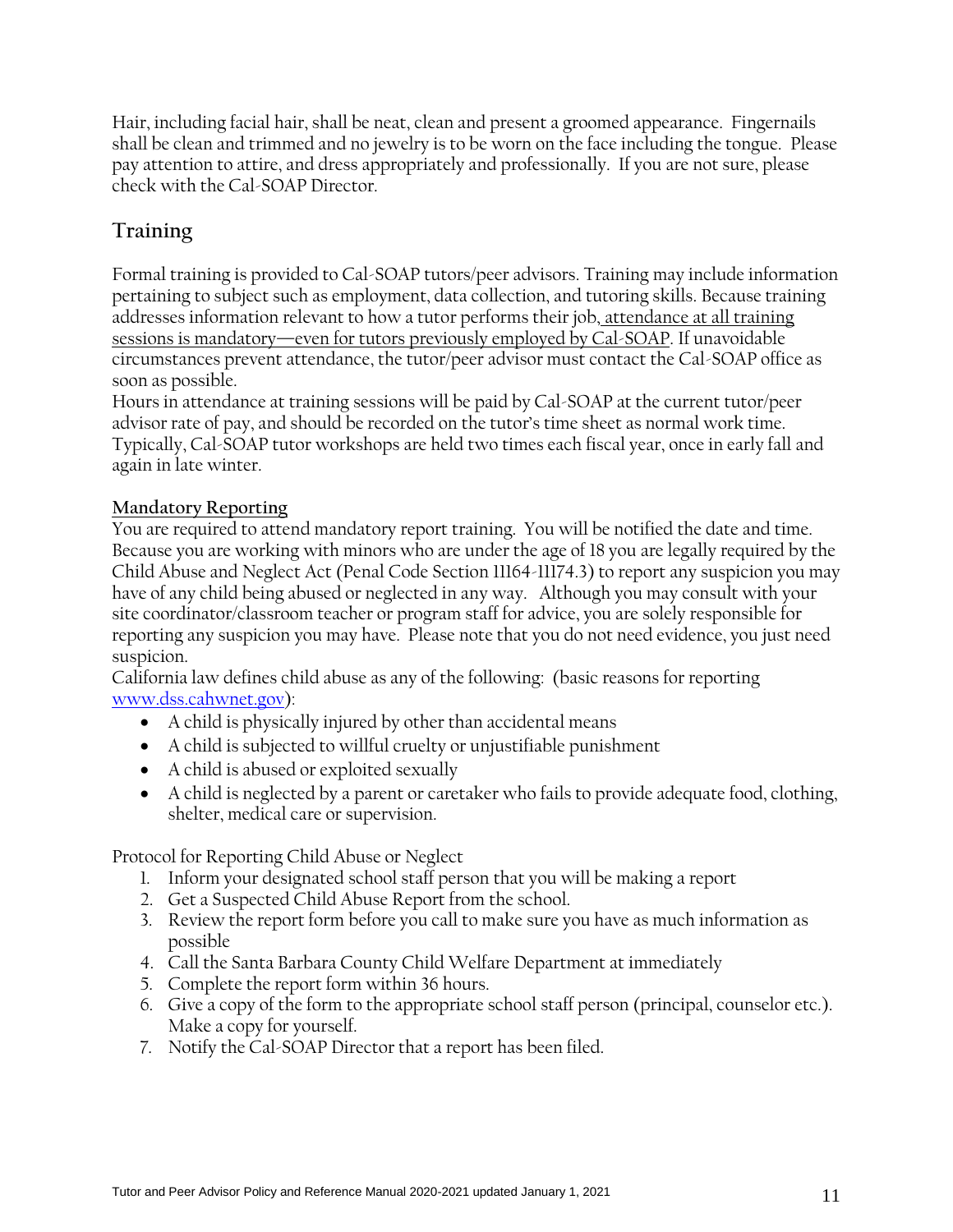#### **Student Contact/Tutoring Services**

#### **Acceptable Activities**

Cal-SOAP tutors/peer advisors are permitted to tutor students in English, math, science, history and other approved subjects. Tutors/peer advisors can also discuss activities related to college (e.g., getting into college, college applications, financial aid information, SAT/ACT prep information, career and major goals, grades, and extracurricular activities). You may also participate in college fairs sponsored by your school site, provide classroom presentations on college topics, and attend any Cal-SOAP sponsored activity, including the Cal-SOAP funded college tour. Any activity not related to college or linked with Cal-SOAP must be cleared by the Cal-SOAP project director. Activities not approved will not be paid and will be considered volunteer work.

# **Unacceptable Activities**

Tutors/peer advisors are prohibited from discussing their own personal challenges, advising students on how to handle problems at home, issues that deal with alcohol, drugs, sexual abuse and other personal life challenges. Refer students that wish to discuss such issues to the school psychologist or the Cal-SOAP site coordinator. You must inform a student that is disclosing personal information that you will report any illegal activity to the site coordinator or law enforcement. Any questionable activity should be discussed with the project director and/or site coordinator prior to participating.

Tutor/peer advisors will not be assigned to duties that are primarily responsibility of clerical staff, janitorial staff, credentialed teachers or teacher's aides (specifically activities such as filing, grading papers, entering data, administrative support duties or having sole responsibility for the management and discipline of the classroom, set-up and cleanup of activities and recess duties.

# **Classroom Tutoring**

Tutors will need to fill out a LOG SHEET. Tutors will fill in student's first and last name, birth date and grade on the log sheet and note, according to the legend provided, what subject the student was tutored in. One log sheet will be used for each pay period. The tutor will be responsible for daily tracking of student services. The completed log sheet will be returned to the Cal-SOAP office by the end of each month, along with the tutor's time sheet.

# **Individual/Small Group Tutoring**

Tutors working with individual students or a small group on an irregular basis will need to fill out a LOG SHEET. Tutors will fill in student's last name, first name, birth date and grade on the log sheet and note, according to the legend provided what subject the student was tutored in. One log sheet will be used for each pay period. The tutor will be responsible for daily tracking of student services. The completed log sheet will be returned to the Cal-SOAP office by the end of each month, along with the tutor's time sheet.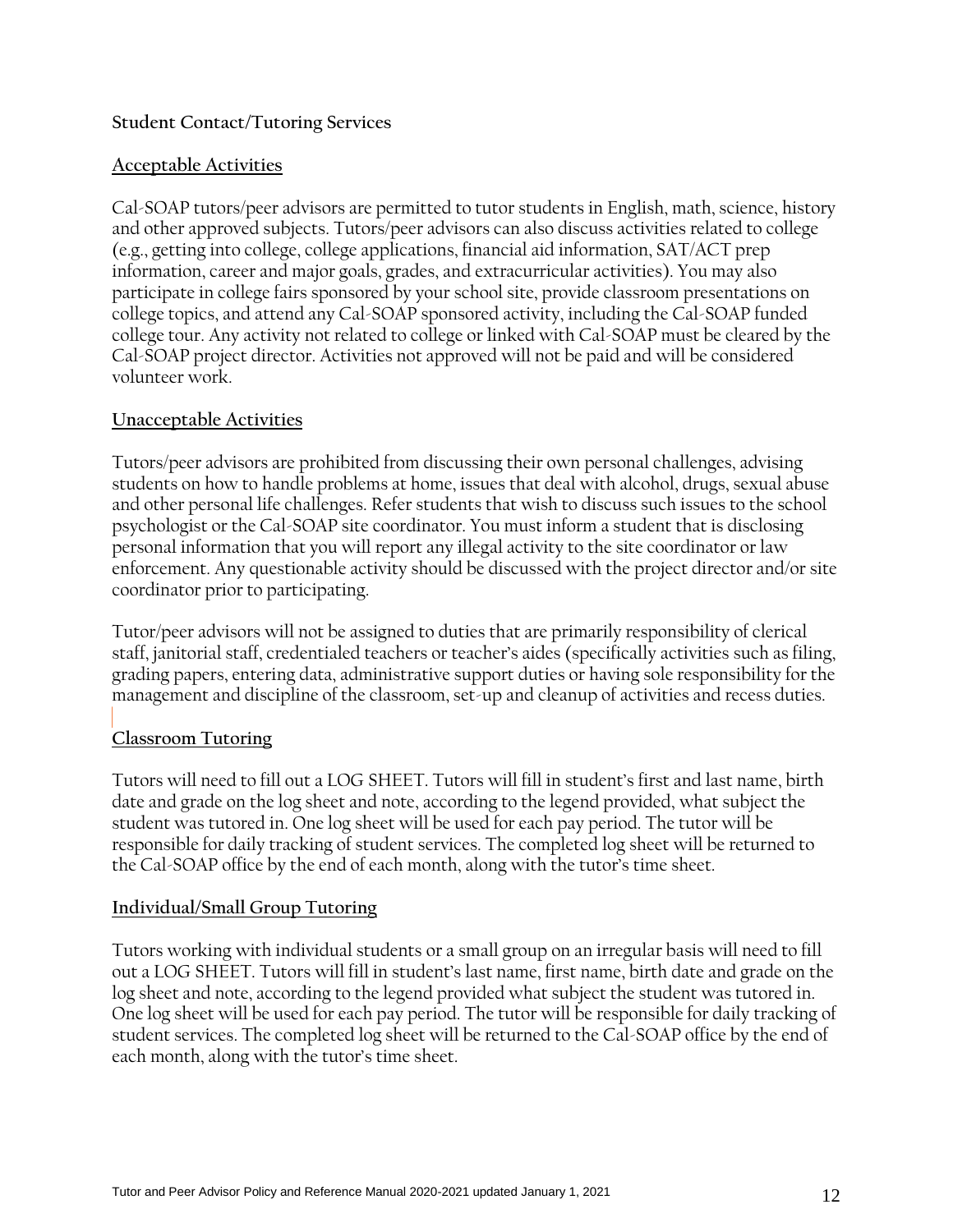#### **Peer Advisement**

Tutors working with students in a peer advisement capacity will track information using a LOG SHEET. Peer Advisor will fill in student's last name, first name, birth date and grade on the log sheet and note, according to the legend provided, what subject the student was advised. Activities addressing subjects such as Cal-SOAP information, college information, FAFSA information, and financial aid, academic planning, career planning, and transfer information will be tracked using these sheets. One log sheet will be used for each pay period. The advisor will be responsible for daily tracking of student services. The completed log sheet will be returned to the Cal-SOAP office by the 10<sup>th</sup> of each month, along with the tutor's time sheet.

# **Travel**

# **Travel Requests**

Normally, tutors/peer advisors are not required to travel on Cal-SOAP related business. If a situation should arise, all travel requests must be coordinated with the Cal-SOAP office in advance.

All employees must obtain an approved AHC *District Request for Travel* form, prior to any Cal-SOAP related travel away from either the AHC campus or their designated worksite, and submit the form to the Central Coast Cal-SOAP office. Trips to and from a worksite or the AHC campus are not considered travel and will not be paid.

# Request for Travel Within AHC District

Employees who are expected to travel within the AHC district more than once a month on Cal-SOAP business must obtain an approved open district travel request. Employees who are expected to travel within the AHC district once a month or less on Cal-SOAP business must complete a separate district travel request for each travel.

# Request for Travel Outside the AHC District

An approved AHC District Request for Travel form must be obtained for each occasion of travel outside the AHC district. In addition to the specific date(s), times, location, and purpose of travel, the request shall include an estimate of costs (e.g., lodging, meals, parking, transportation). No open travel requests will be issued for any out-of-district travel.

#### Travel Reimbursement

Travel expenses shall be reimbursed in accordance with rates set by the California Department of Personnel Administration. The most current rates can be found at http://www.calregs.com – California Code of Regulations, Title 2, Division 1, Chapter 3, Subchapter 2, Article 2, DPA Rule 599.619 (meals and lodging) and DPA Rule 599.631 (mileage).

# Reimbursement for Travel Within the AHC District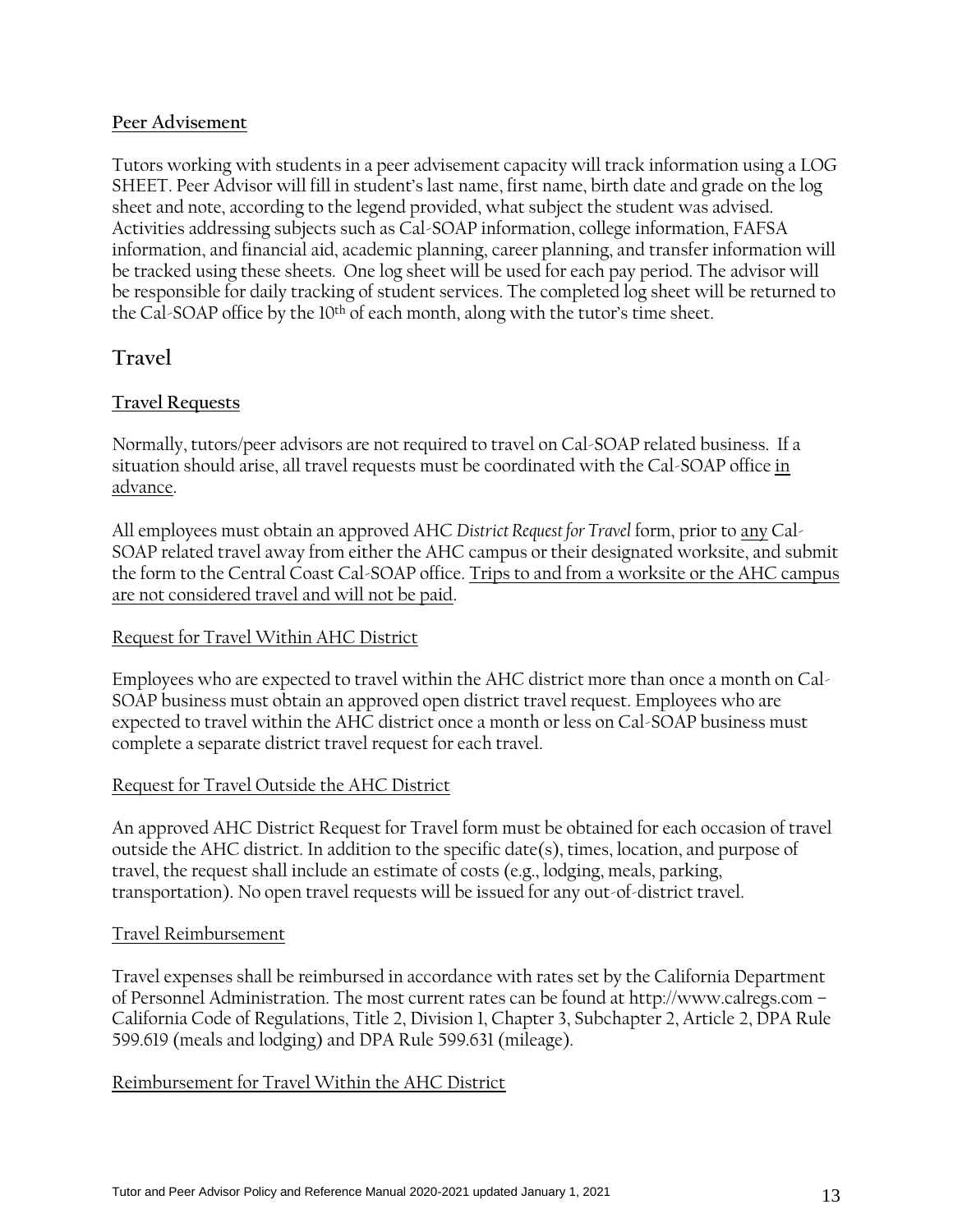Employees with an open travel request must submit an approved *Claim for Reimbursement for Onthe-Job Transportation* form to the Central Coast Cal-SOAP office the last business day of each month, in order to receive mileage reimbursement.

Employees providing an individual district travel request for each occasion of travel must submit an approved *Claim for Reimbursement for On-the-Job Transportation* form to the Central Coast Cal-SOAP office within 72 hours of return from trip, in order to receive mileage reimbursement.

# *No food, lodging, or incidental expenses will be reimbursed for travel within the AHC district.*

# Reimbursement for Travel Outside the AHC District

Travel expenses shall be reimbursed in accordance with rates set by the California Department of Personnel Administration. The most current rates can be found at http://www.calregs.com – California Code of Regulations, Title 2, Division 1, Chapter 3, Subchapter 2, Article 2, DPA Rule 599.619 (meals and lodging) and DPA Rule 599.631 (mileage).

A *District Travel Expense Claim Voucher* must be completed and submitted to the Central Coast Cal-SOAP office within 72 hours of return from out-of-district travel. The claim must indicate actual (allowable) expenses incurred, and be accompanied by original receipts for each expense and evidence of travel/attendance (e.g., an event agenda, conference material, name badge). No expense will be reimbursed without an original receipt, and all expenses will be reviewed to ensure they are within state allowances.

# Out of State Travel

Out of state travel is not authorized.

# **Payroll**

AHC, as the fiscal agent, generates all Central Coast Cal-SOAP payroll in coordination with Payroll. All federal, state and local taxes and elective/non-elective benefits deductions may apply. No tutor/peer advisor shall be paid for sick time, overtime, or jury duty, and there is no volunteer work in this program.

# Pay Period

Tutors/peer advisors and student workers are paid once per month for the period beginning the l<sup>st</sup> and ending the 31<sup>TH</sup> of month. Tutors/peer advisors and student workers are hourly employees and, therefore, must submit a completed, approved time sheet to the Central Coast Cal-SOAP office by the close of the last business day prior to the end of each month. Time sheets must be completed in black or blue ink.

Time sheets may not be accumulated. Tutors are to be paid every month for hours worked. Site coordinators or the Cal-SOAP office may assist you; however, time sheets are a tutor's responsibility.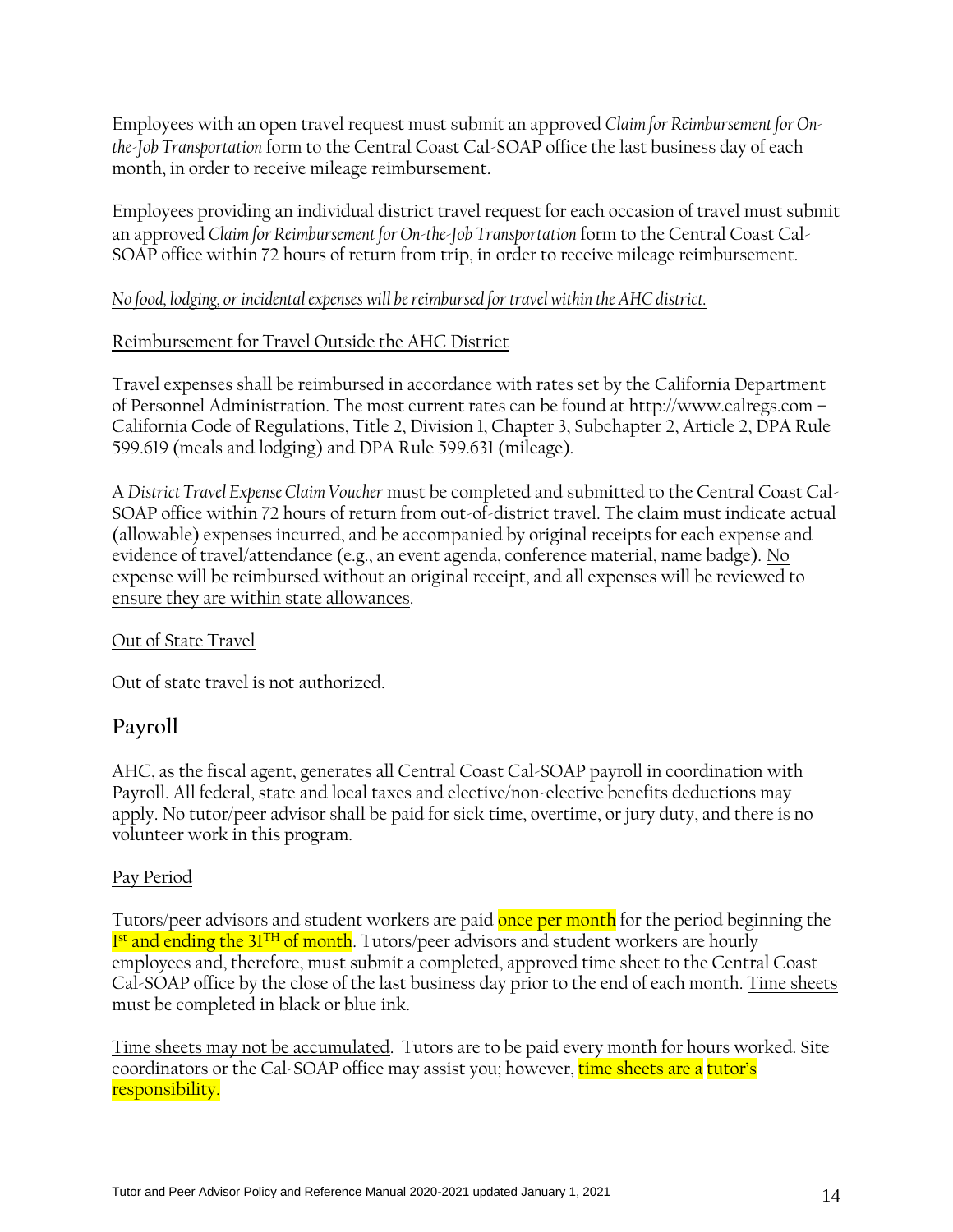# **Work Time**

The maximum allowable work hours are:

8 hours per day 19 hours per calendar week 5 consecutive days 999 hours and 170 days per fiscal year (July 1 through June 30)

# *Partial hours should be indicated in increments of no less that .25 (1/4 of an hour), using decimals (i.e., ¼ hour = .25, ½ hour = .5, and ¾ hour = .75).*

# **Holidays**

AHC will be closed for specific holidays throughout the year. These are days that employees are not authorized to work. The Holiday Schedule and Fiscal Year work Sheet for 2020-2021 are provided for your reference. Any time sheet submitted with hours on the "closed" days will be held for correction by the employee.

# **Time Sheet Approval**

Time sheets should be signed monthly by your site coordinator and submitted to the Cal-SOAP office for final approval. Time sheets must be submitted by 3:00pm on the end of each month.

# **Pay Check**

Tutors/peer advisors and student workers will receive pay checks on the 10th of every month. You either get it deposit on your bank account, mail to your home or pick up in building A at the cashier's window.

# **Federal Work Study (FWS) Payroll**

Tutors receiving FWS through AHC will be required to attend a FWS orientation and complete and submit all required paperwork. Students receiving FWS will need to complete and submit timesheet with right program code until the allotted FWS funds are exhausted.

Tutors who receive FWS through a learning institution other than AHC must follow that institution's process and dates for: pay periods, time sheet due date, use of FWS funds during winter break and any other payroll requirements. **Important:** A copy of the submitted time sheet must be provided to the Cal-SOAP office no later than the last day of the pay period.

**Note**: Employee must exhaust all FWS funds before transferring to Cal-SOAP funds. Winter and Spring breaks are the only exception for AHC students.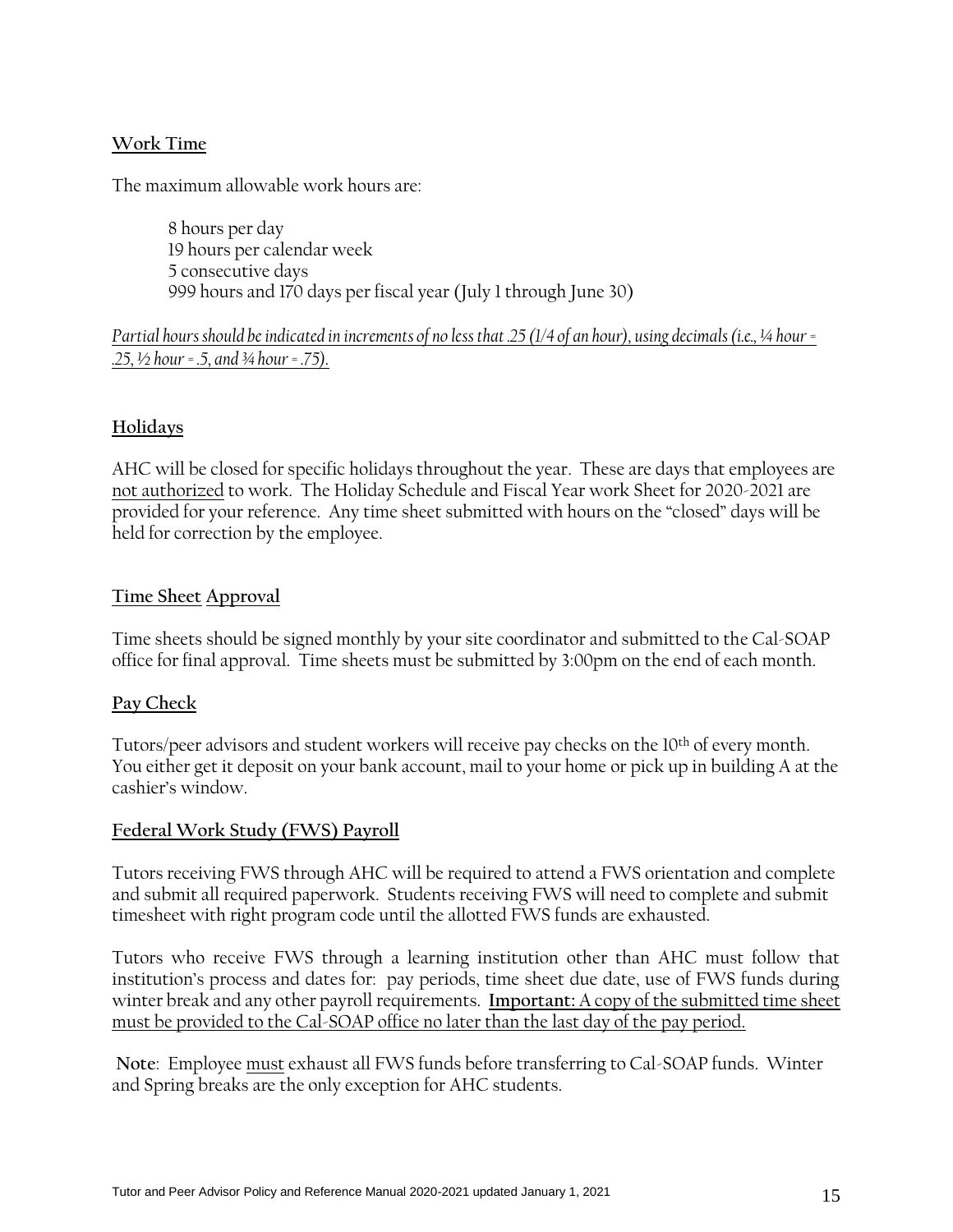#### Central Coast Cal-SOAP Website

We will strive to assure you have access to forms and documents that you will need throughout the fiscal year. Please visit the Cal-SOAP website for updates and additional information you may need. You can view the website at [www.centralcoastcalsoap.com.](http://www.centralcoastcalsoap.com/) Any further questions or clarifications should be directed to the Cal-SOAP project director or support staff.

> Allan Hancock College Central Coast Cal-SOAP 800 S. College Dr. Santa Maria, CA 93454

> > Office: (805) 922-6966 Fax: (805) 739-0045

Diana Perez, Cal-SOAP Director (x3654) [dperez@hancockcollege.edu](mailto:dperez@hancockcollege.edu)

Rosa Cortes, Cal-SOAP Fiscal Administrative Technician (x3884) [rosa.cortes@hancockcollege.edu](mailto:rosa.cortes@hancockcollege.edu)